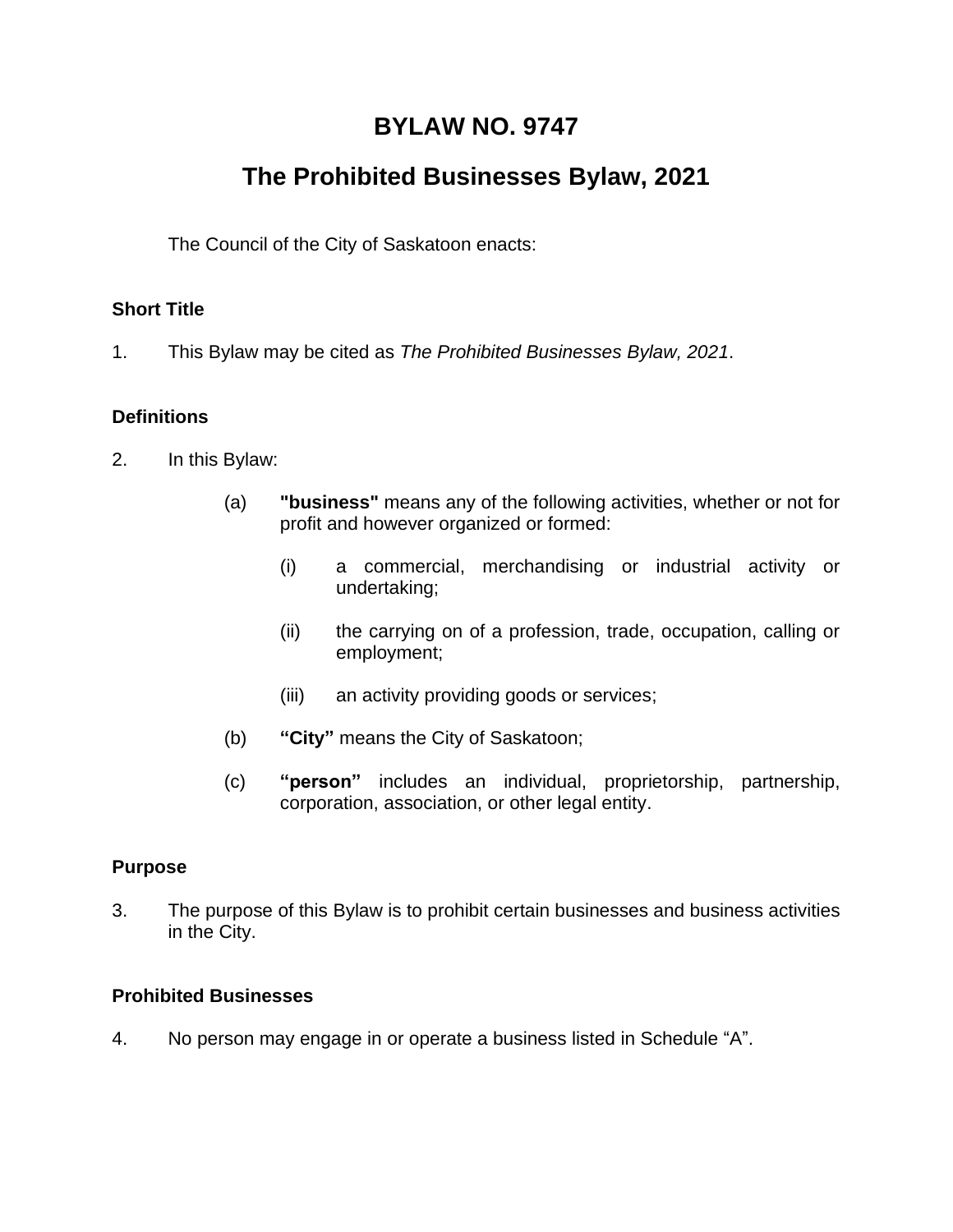#### **Proof of Contravention**

- 5. In a prosecution for a contravention of this Bylaw, proof of either of the following is sufficient to establish that a person engaged in or operated a business:
	- (a) proof of one transaction in the business;
	- (b) proof that the business has been advertised.

#### **Offences and Penalties**

- 6. (1) No person shall contravene or fail to comply with any provision of this Bylaw.
	- (2) Every person who contravenes subsection (1) is guilty of an offence and liable on summary conviction:
		- (a) in the case of an individual, to a fine not exceeding \$10,000.00 and, in the case of a continuing offence, to a further fine not exceeding \$10,000.00 for each day during which the offence continues; and
		- (b) in the case of a corporation, to a fine not exceeding \$25,000.00 and, in the case of a continuing offence, to a further fine not exceeding \$25,000.00 for each day during which the offence continues.
	- (3) If a person is found guilty of an offence under this Bylaw, the court may, in addition to any other penalty imposed:
		- (a) in the case of a person who holds a licence, suspend the licence for a term of not more than three months; and
		- (b) in the case of a person who did not hold a licence at the time of the conviction, order that the person is ineligible to apply for a licence for a term of not more than three months.
	- (4) Offences under this Bylaw are designated as offences for which proceedings may be commenced pursuant to Part III of *The Summary Offences Procedure Act, 1990* by the issuance of a summons ticket.
	- (5) A person to whom a summons ticket is issued pursuant to subsection (3) shall, upon the request by the person issuing the summons ticket, provide their name, address and date of birth. A person who fails to provide this information is guilty of an offence and liable on summary conviction to the penalty set out in subsection (2).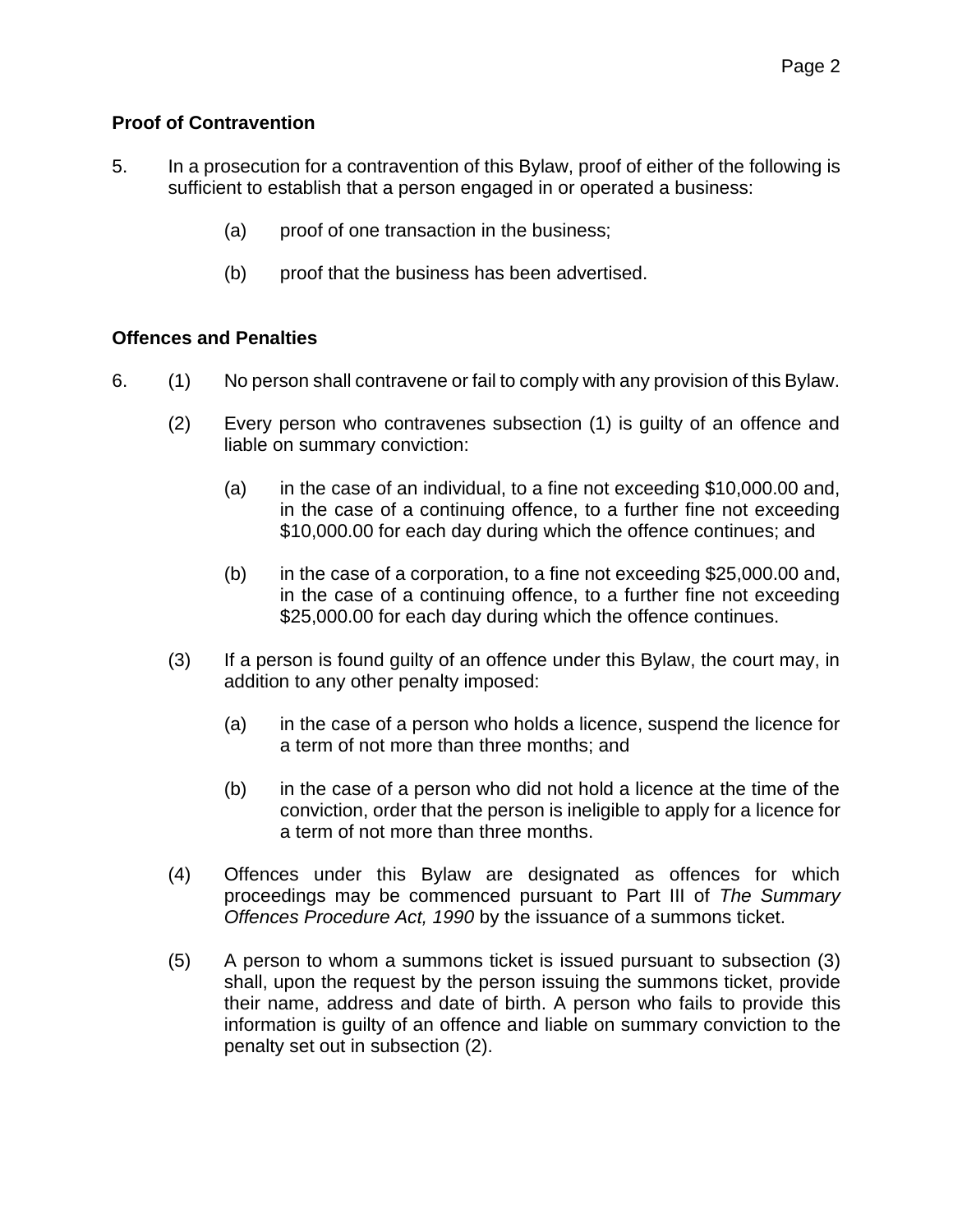#### **Corporations**

7. If a corporation commits an offence under this Bylaw, the directors or officers of the corporation who directed, authorized, assented to, acquiesced in or participated in the commission of the offence are guilty of the offence and liable on summary conviction to the penalties mentioned in clause 6(2)(a), whether or not the corporation has been prosecuted or convicted, or both.

#### **Partnerships**

8. If a partner in a partnership is guilty of an offence under this Bylaw, each partner in the partnership who authorized, assented to, acquiesced, or participated in the act that constitutes the offence is guilty of the offence.

#### **Administration and Enforcement of Bylaw**

- 9. (1) The administration and enforcement of this Bylaw is delegated to the General Manager of Community Services.
	- (2) The General Manager of Community Services is authorized to further delegate the administration and enforcement of this Bylaw, in whole or in part, to other employees of the City.

#### **Inspections**

- 10. (1) The inspection of property by the City to determine if this Bylaw is being complied with is authorized.
	- (2) Inspections under this Bylaw shall be carried out in accordance with section 324 of *The Cities Act*.
	- (3) No person shall obstruct a person who is authorized to conduct an inspection under this section, or a person who is assisting in the inspection.
	- (4) If a person refuses to allow or interferes with an inspection authorized by this section, or if a person fails to respond to a reasonable request for access to a property, the City may apply for a warrant authorizing entry in accordance with section 325 of *The Cities Act*.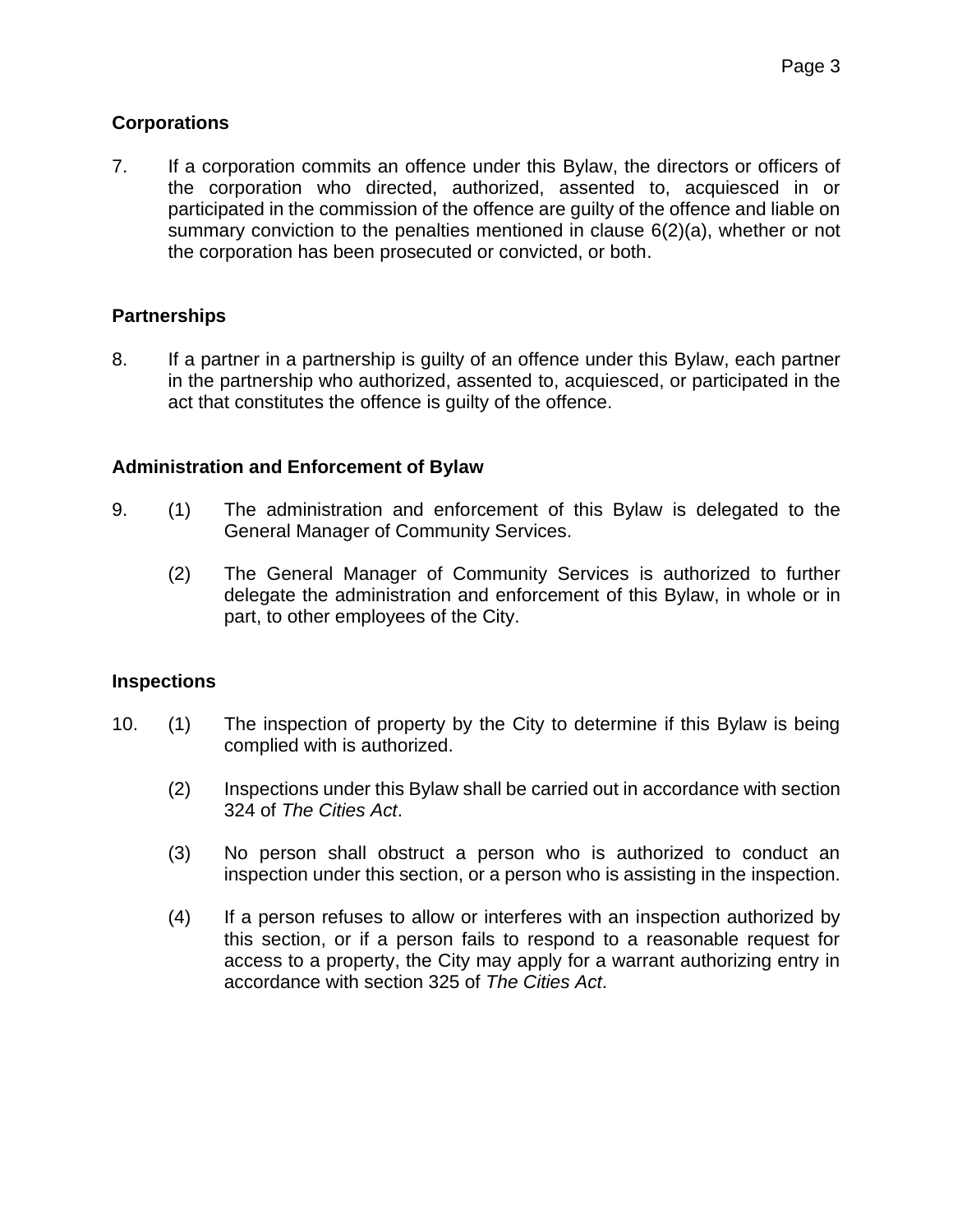## **Coming into Force**

11. This Bylaw comes into force on the day of its final passing.

Read a first time this 22<sup>nd</sup> day of February, 2021.

Read a second time this 22<sup>nd</sup> day of February, 2021.

Read a third time and passed this 22<sup>nd</sup> day of February, 2021.

<u>"Charlie Clark"</u><br>Mayor

"Mike Jordan" \_\_\_\_\_ "SEAL"<br>Interim City Clerk